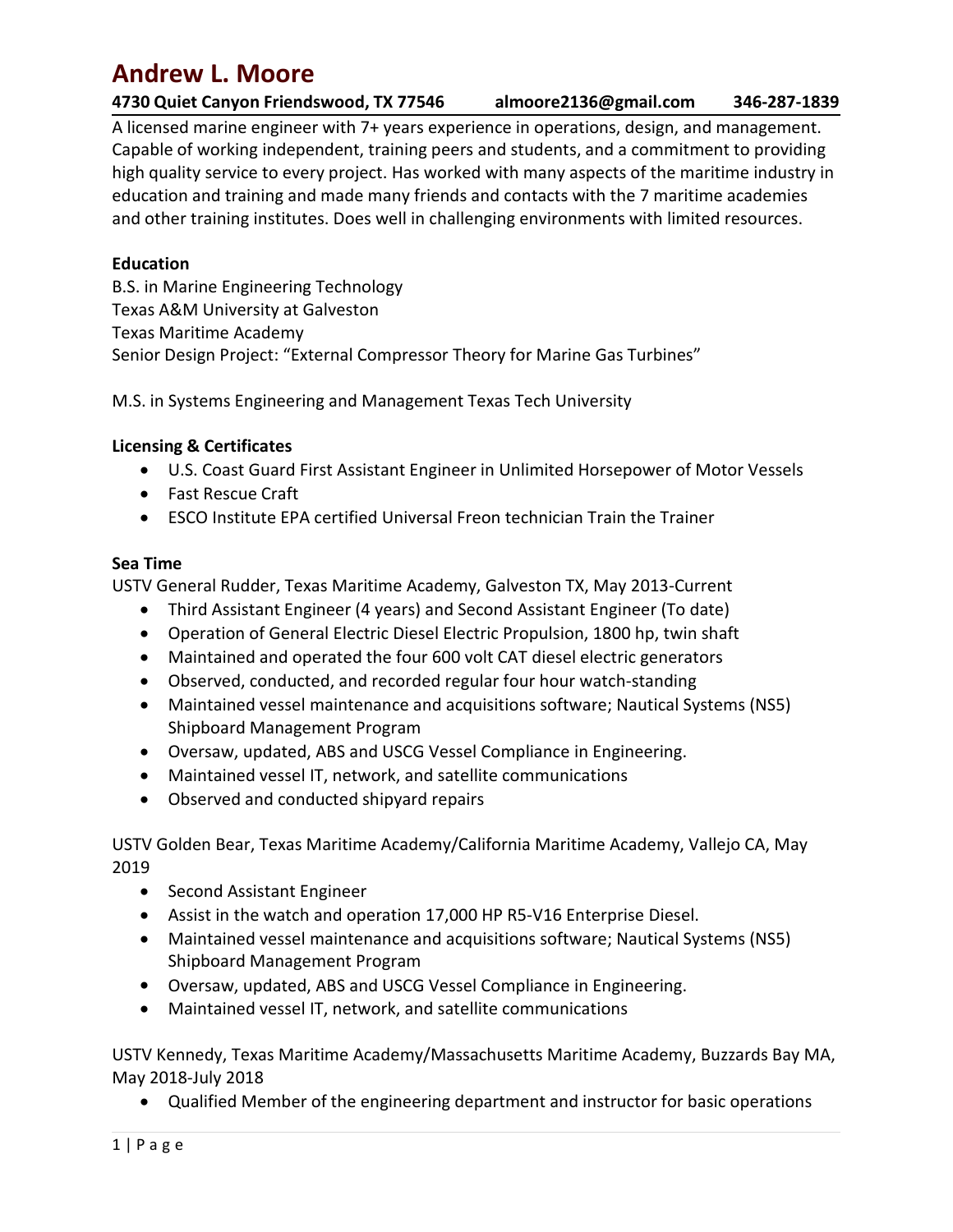- Andrew L. Moore<br>
 Assist in the watch and operation of 15,500 hp, 600 psig Steam Plant and<br>
 Maintained vessel IT, network, and satellite communications<br>
 Maintained vessel IT, network, and satellite communications<br>
 T Andrew L. Moore<br>
• Assist in the watch and operation of 15,500 hp, 600 psig Steam Plant and<br>
• Maintained vessel IT, network, and satellite communications<br>
• Maintained vessel IT, network, and satellite communications<br>
• T Andrew L. Moore<br>
• Assist in the watch and operation of 15,500 hp, 600 psig Steam Plant and<br>
• Maintained vessel IT, network, and satellite communications<br>
Maersk Carolina, Maersk Line Limited, Houston TX, August 2014<br>
• T Andrew L. Moore<br>
• Assist in the watch and operation of 15,500 hp, 600 psig Steam Plant and<br>
• Maintained vessel IT, network, and satellite communications<br>
• Maintained vessel IT, network, and satellite communications<br>
• T • Assist in the watch and operation of 15,500 hp, 600 psig Steam Plant a<br>
accommodation auxiliaries.<br>
• Maintained vessel IT, network, and satellite communications<br>
Marsk Carolina, Maersk Line Limited, Houston TX, August 2
	-

- Assist in the watch and operation of 15,500 hp, 600 psig Steam Plant and<br>accommodation auxiliaries.<br>• Maintained vessel IT, network, and satellite communications<br>Maersk Carolina, Maersk Line Limited, Houston TX, August 201 Assist in the watch and operation of 15,500 hp, 600 psig Steam Plant and<br>accommodation auxiliaries.<br>• Maintained vessel IT, network, and satellite communications<br>resk Carolina, Maersk Line Limited, Houston TX, August 2014<br>
	-
	-

- Andrew L. Moore<br>
 Assist in the watch and operation of 15,500 hp, 600 psig Steam Plant and<br>
 Commodation auxiliaries.<br>
 Maintained vessel IT, network, and satellite communications<br>
 Third Assistant Engineer on G-Class Andrew L. Moore<br>
• Assist in the watch and operation of 15,500 hp, 600 psig Steam Plant and<br>
• Maintained vessel IT, network, and satellite communications<br>
Maersk Carolina, Maersk Line Limited, Houston TX, August 2014<br>
• T Assist in the watch and operation of 15,500 hp, 600 psig Steam Plant and<br>accommodation auxiliaries.<br>Maintained vessel IT, network, and satellite communications<br>Carolina, Maersk Line Limited, Houston TX, August 2014<br>Third A Fraction and operator of Exploring, oxor paragretarian and accommodation auxiliaries.<br>
• Maintained vessel IT, network, and satellite communications<br>
• Third Assistant Engineer on G-Class Container Ship<br>
• Third Assistant Figure 2022 11, network, and satemee communimeations<br>
Finite Assistant Engineer on G-Class Container Ship<br>
Thine Projects<br>
Thine Projects<br>
Figure 11 Model of Propulsion Upgrade<br>
• Developed the specification, scope of work Calomia, muclass Cane Cameter, incustor-in, rangate cour-<br>Third Assistant Engineer on G-Class Container Ship<br>Park Surface Propulsion Upgrade<br>Developed the specification, scope of work, and bid with the Department of Mariti Maritime Projects<br>
TS General Rudder Propulsion Upgrade<br>
• Developed the specification, scope of work, and bid with the Department of Maritime<br>
Administration for the propulsion upgrade of the TS General Rudder.<br>
• Verifie When The Toplesian Upgrade<br>
Academy Council (Maritime Academy Council and Schemeral Rudder.<br>
Administration for the propulsion upgrade of the TS General Rudder.<br>
Academy Council (Mac) Control and American Bureau of Shippin enta moducar reputation to gerade of the TS General Rudder.<br>
• Developed the specification, scope of work, and bid with the Department of Maritime<br>
Administration for the propulsion upgrade of the TS General Rudder.<br>
• Ver Vernied Osco and Ainfrican Buead Or Sinpping (NBS) compirances.<br>
Developed the new graphic user interface for the engine alarm system (2<br>
Museum Ships<br>
• Tall Ship Elissa (Tallship 1877), Chief Engineer, 12 V92 450 HP Detr • Developed the new graphic user interface for the engine alarm system (2013).<br>
Museum Ships<br>
• Tall Ship Elissa (Tallship 1877), Chief Engineer, 12 V92 450 HP Detroit Diesel, Galveston<br>
Historical Society, Galveston TX. seum Ships<br>
er Tall Ship Ellissa (Tallship 1877), Chief Engineer, 12 V92 450 HP Detroit Diesel, Galveston<br>
• Tall Ship Ellissa (Tallship 1877), Chief Engineer, 12 V92 450 HP Detroit Diesel, Galveston<br>
• Historical Society,
	-
	-

(2014-2018). Engineering Representative on the Maritime Coursel (Northon). A Fairbanks Morse Diesel<br>
Engine, Seawolf Park Surface Warfare Museum, Galveston TX.<br>
Ional Security Multi-Mission Vessel (NSMV)<br>
Maritime Academy Council (MAC) ional Security Multi-Mission Vessel (NSMV)<br>Maritime Academy Council (MAC) advisor for classroom and machinery space design of the<br>department of Maritime Administration's (MARAD) proposed multipurpose training vessels<br>(2014 department of Maritime Administration's (MARAD) proposed multipurpose training vessels<br>
(2014-2018).<br> **erience, professorial**<br> **everturer of the Practice, Texas A&M, Galveston TX, August 2014-April 2018<br>
• Lecturer of Engi** 

- 
- 
- 
- 
- Experience, professorial<br>
Instructor of the Practice, Texas A&M, Galveston TX, August 2014-April 2014<br>
 Lecturer of Manufacturing Methods<br>
 Lecturer of Engine Room Resource Management<br>
 Lecturer of Leadeship and Teamwor Center
	-
	-
	-
	- endorsements
- 14-2018).<br>
Ince, professorial<br>
ror of the Practice, Texas A&M, Galveston TX, August 2014-April 2018<br>
Lecturer of Manufacturing Methods<br>
Lecturer of Eagine Room Resource Management<br>
Lecturer of Basic, Intermediate, and Adva